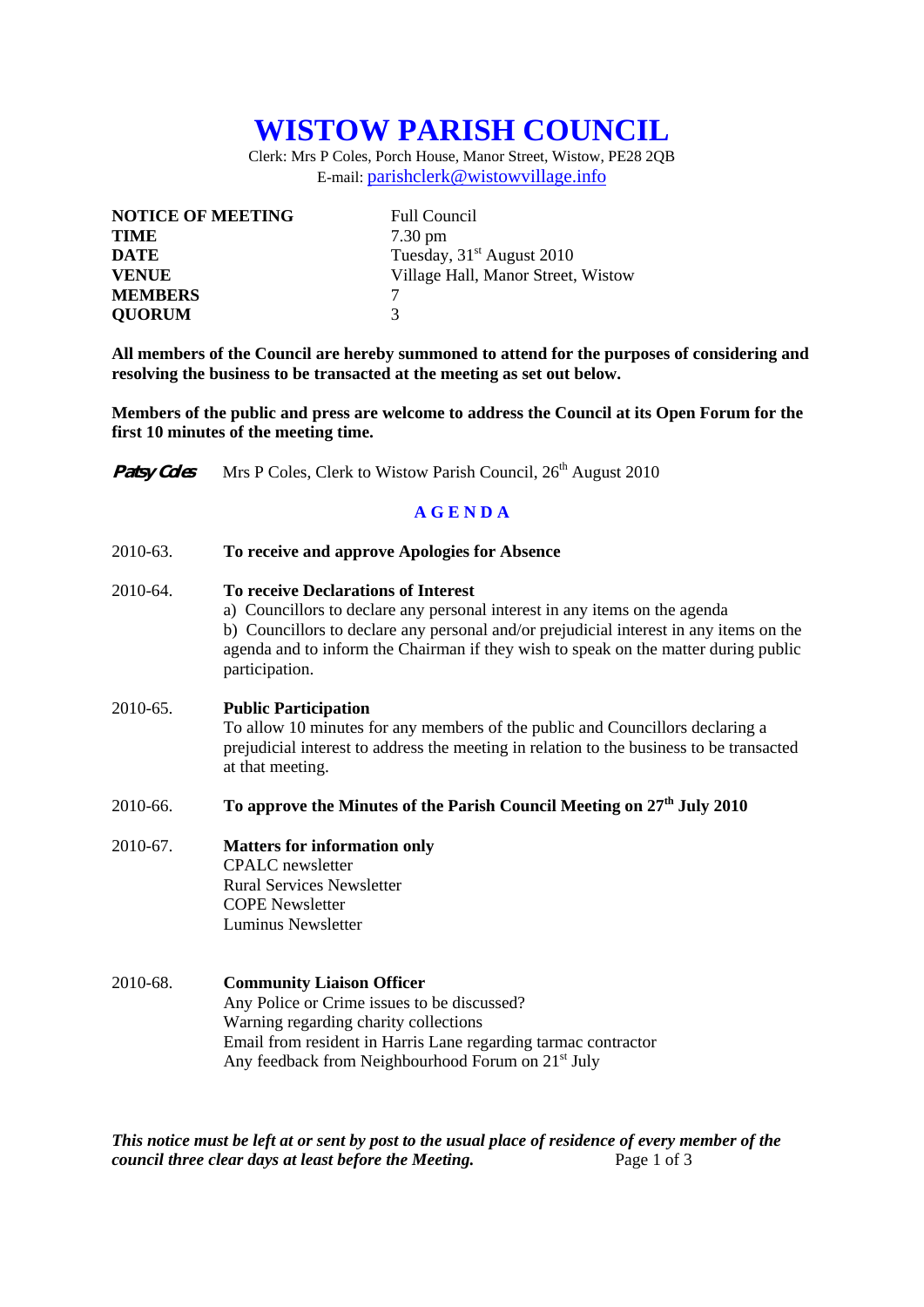## Page 2

| 2010-69.               | To receive reports from County and District Councillors<br>Mr V Lucas, Mr P Bucknell, and Mr P Ward                                                                                                                                                                                                                                                |                    |
|------------------------|----------------------------------------------------------------------------------------------------------------------------------------------------------------------------------------------------------------------------------------------------------------------------------------------------------------------------------------------------|--------------------|
| 2010-70.               | <b>Finance</b><br>a) to approve the Financial Statement<br>b) to approve payment of outstanding amounts :<br>Mrs P Coles - July salary (rates as per minute no. 8e<br>of the meeting dated the 15/12/09)<br>Lee Gray grass cutting                                                                                                                 | £194.22<br>£169.58 |
|                        | c) to review cash flow and resolve anticipated issues                                                                                                                                                                                                                                                                                              |                    |
| 2010-71                | Correspondence<br>Update regarding Library Service review<br>Emails from Mr Cook regarding C140, grass cutting and village sign<br>BT letter regarding adoption of Kiosk in Church Street, Clerk has already replied<br>following the Parish Council's resolution not to adopt.<br>Invitation to Cambs Acre AGM on 28 <sup>th</sup> September 2010 |                    |
| 2010-72.<br>2010-72.1. | To consider any Planning Applications received<br>1001355FUL Side extension to form ensuite and enlarged bathroom at 4 Oaklands<br>Avenue, Wistow                                                                                                                                                                                                  |                    |
| 2010-72.2.             | 1001133CAC Demolition of existing garage and utility room, The Willows, Manor<br>Street, Wistow                                                                                                                                                                                                                                                    |                    |
| 2010-72.3.             | 1001132FUL Erection of new garage, utility room and garden room and rendering of<br>entire dwelling, The Willows, Manor Street, Wistow                                                                                                                                                                                                             |                    |
| 2010-73.               | Open Meeting, Tuesday, 27 <sup>th</sup> April 2010<br>Update on outstanding issues:<br>Bridge – ongoing<br>Report on clearing of brook – Mr Carter<br>Culvert crossing reported<br>Check on footpaths following harvest                                                                                                                            |                    |
| 2010-74.               | Annual Insurance Renewal - Came & Co<br>Review details and ensure cover is correct at annual cost of £992.20. No further<br>quotes are relevant as a three year loyalty bonus was agreed on renewal last year                                                                                                                                      |                    |
| 2010-75.               | <b>Local Referendums to Veto Excessive Council Tax Increases</b><br>Consultation from Department of Communities and Local Government. Discuss<br>response to questions on precept.                                                                                                                                                                 |                    |
| 2010-76                | <b>Broadband - Help us to Help You</b><br>Information from Economic Development Team regarding provision of broadband.                                                                                                                                                                                                                             |                    |

*This notice must be left at or sent by post to the usual place of residence of every member of the council three clear days at least before the Meeting.* Page 2 of 3